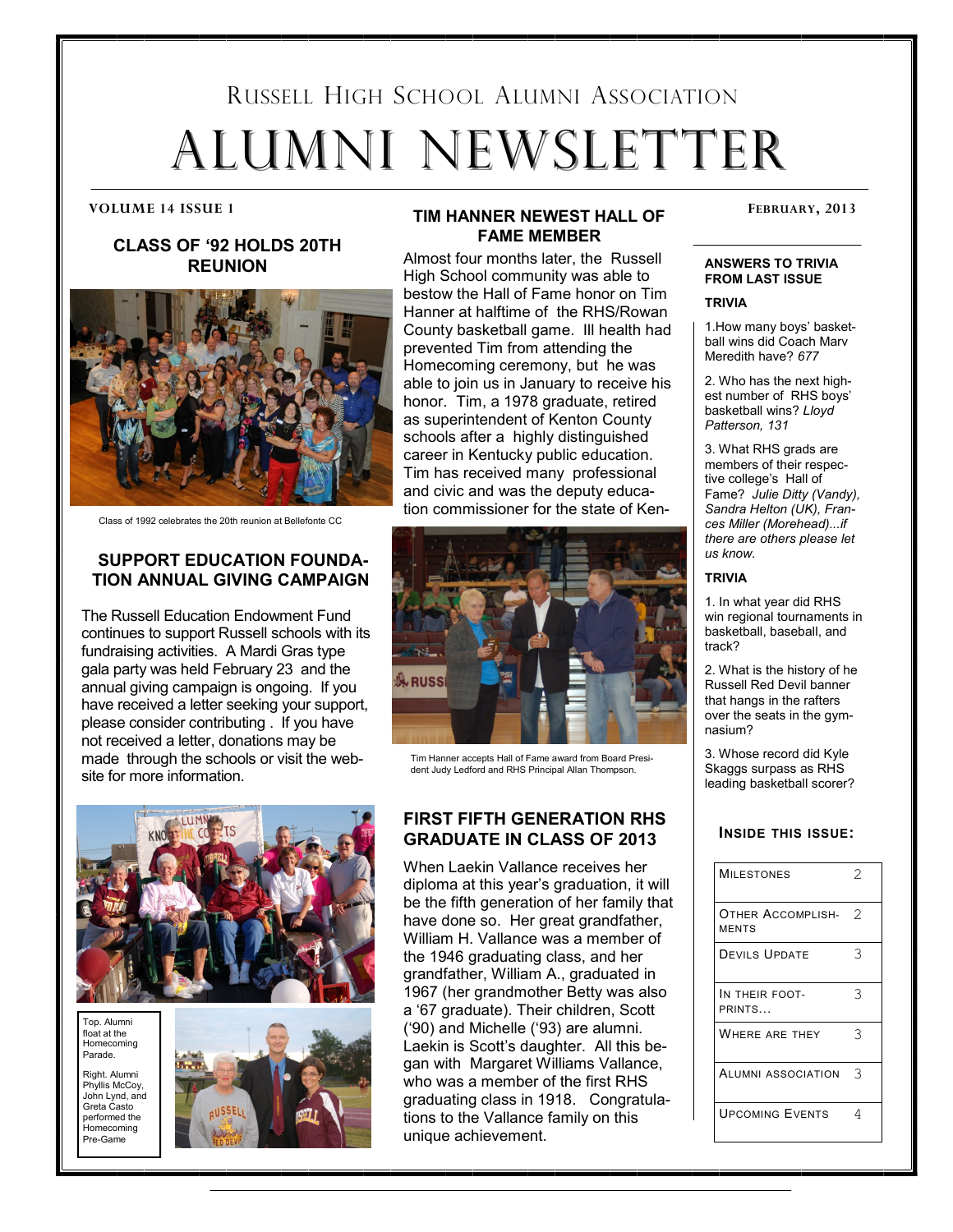# **MILESTONES**

#### **Deaths**

Claude Adkins ('68) 9/3/12 DC Chambers 8/26/12 Patricia Duncan Sammons ('62) 8/23/12 Barbara Barndollar McIntyre ('53) 8/21/12 Jane Brown ('35) Donald Hamm ('57) Robert Heaberlin ('74) Tony Bailey (''74) 9/10/12 James H. Melvin ('36) 10/2/12 Leslie Alan Carver ('86) 10/7/12 Faye Boggs McKenzie 10/18/12 Charles Sloas 10/28/12 John Gilpin Jr ('47) 10/31/12 Maxine Rice Cox 11/12/12 Jesse Allen Clarke 11/14/12 Dr. David Wheeler ('77) 11/26/12

Judy Ann Duty-Scott 11/29/12 Brice Thornberry 11/19/12 Steve Matthew Smith ('82) 11/23/12 Frank Bloom 11/24/12 Lisa Ann Holmes Conley 12/27/12 George Hendricks ('35) 11/7/12 Emily Clark 1/6/13 Betty Walker Vallance (former cook) 1/9/13 Juanita Brown Compton (Dr. Compton's mother) 1/24/13 Kenneth H. Douglas ('70) 1/28/13 Mary Nolan Spears ('60) 2/9/13 Billy Joe Callihan ('54) 2/9/13 **Weddings** Ashley Henry ('09)/Micah Bowling ('08) engaged Dustin Thacker ('06)/Heather Sanders 10/27/12

Matt Pridemore ('08)/Whitli Conley 12/12/12

Lauren Stuart ('10)/Juan Quiros 6/22/13

#### PAGE 2 ALUMNI NEWSLETTER

#### **Other**

Nick and Ashley Sinnett Lewis have a baby boy, Isaac Nicholas

Alyson Sparks has a baby girl, Lainey Grace

Stacy (Hatcher) and Jason Doss have a baby boy Caleb 10/17/12

Tonia Johnson ('95) baby girl Nora 10/17/12

Scott and Allison Frasure had a baby boy Michael Scott 7/8/12

*Note: Billy Joe Callihan was the last of the original founders of the JFL and George Hendricks was our oldest alumni and special Homecoming participant.* 

> **At Russell High School, Tradition Never Graduates**

### **OTHER ACCOMPLISHMENTS**

**Alan Rush** ('96**)** had a role as an extra in the TV show *Nashville*

**Willis Potter**, who spent 50 years on Greenup Health Board was honored with naming of new Greenup Health Education Center for him

**Patty Wilson Lane** ('76) and son **Ross** ('13) competed in Half Ironman Triathalon in South Carolina-Ross won his age group

**Jaclyn Philips** ('96) named Assistant District Attorney

**Chinwe Okoro** ('07) named 2012 KY-USATF Female Track and Field Athlete of the Year. She earned All-American honors in 2011 and won Nigeria shot put title, nearly representing Nigeria in 2012 Olympics

**Nate McPeek** ('00) led Fairview football team to state Class A championship game

Coaches at other schools included **Jeff Frasure** ('95) (Boyd County) and **T.J. Maynard** ('88) (Raceland). **Lyndsey Thacker** ('05) led Greenup county to the District Volleyball Championship

**Beth Gardner Patrick** ('79) named CFO for Morehead State University

**Tracy Edwards** ('76) was named outstanding regional tennis coach and a finalist for the national tennis coach of the year

**Ivan McGlone** also a finalist for national football coach of the year

**Katie Horton** ('03) departed for South Africa on Jan. 23 to serve in the Peace Corps



Class of '92 Football Players reconnect with Coach McGlone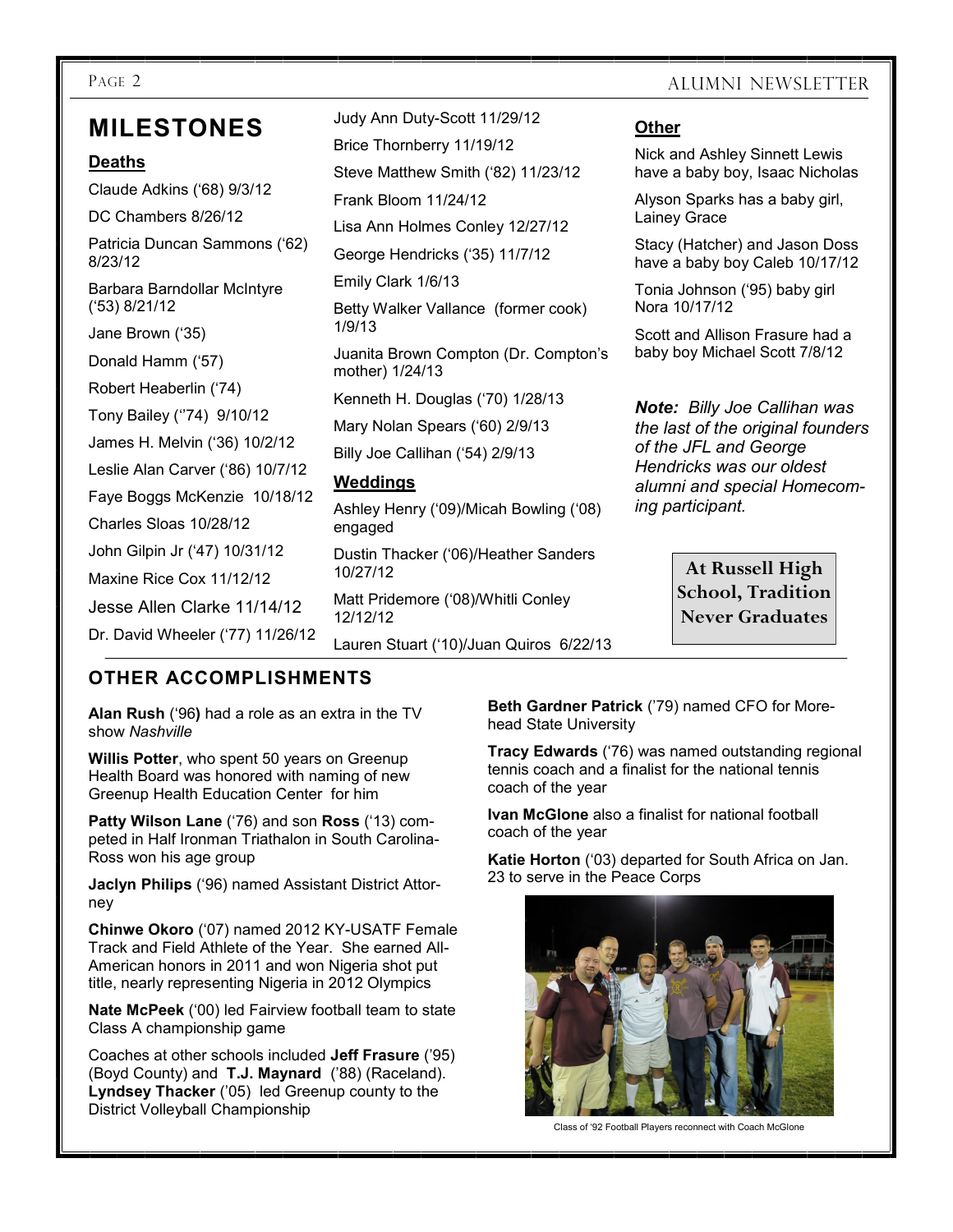#### VOLUME 14 ISSUE 1 PAGE 3

## **DEVIL "DO-GOODS"**

Boys Golf was runner-up in the region as Bobby Thomas finished second.. He was joined on the all-Area team by Johnny McGuire and Sam McGuire, who has signed to play golf at University of Pikeville.

Ashley Huffine, who has signed to play for Morehead State, was named 1st team All-State for Soccer with Heather Hencye named Honorable Mention. Both played in East/West All-Star Games. Joining them on the All-Area Team were Taylor Hall, Patrick Soucy, and Joey Fischer.

Boys Cross Country won the regional meet and finished 11th in the state meet. All Area were Jacob Heyerly (Runner of the Year), Ross Lane, Josh Riley, Chris Cooper, Seth Adkins and, for the girls, Peyton Cantrell. Crystal and Chuck Cantrell were Area Coaches of the Year.

The Volleyball team was Regional champion and advanced to state. Darrell Adkins was area coach of the year and Arden Gross, Madison Cole, and Sidney Watkins earned All-Area.

The Freshman football team won the Kiwanis Bowl 41-16. Football All-Area members were Googie Hayes, Tyler Bevis, Patrick Soucy, Jacob Adkins, Gage Stevens, and Troy Huffine.

The Dance Team won the 2013 regional tournament and goes for another national title.

The boys' basketball team has had an outstanding season, winning the All A Regional Tournament and the first round game in the State Tournament. Kyle Scaggs has become RHS all-time leading scorer with over 2500 points. Both boys and girls teams advanced to the regional tournament. Arden Gross reached the 1000 career point mark for the girls team

The Academic Teams continue to dominate the area as both Middle School and High School teams won District and Regional Tournaments. The State Governors Cup competition is in Louisville March.

#### **ALUMNI ASSOCIA-TION OFFICERS**

PRES MARY ROBINSON V-P HARRIET JONES SEC BILL VALLANCE TREAS BETTY VALLANCE BOARD OF DIRECTORS: NINETTE AMIS, LIZ CRE-MEANS, CAROLYN FANNIN, ROCKY LANE, PHYLLIS MCCOY, ANNA CHAFFIN, JACK FANNIN NON-ALUMNI REP JOHN JONES

#### *SENIOR DISCOUNT*

*Anyone age 65 or older can enjoy a lifetime membership in the alumni association for only \$25*

# **IN THEIR FOOTPRINTS…..**

One of the most important positions in any organization, especially in athletics, is the assistant. Russell High School was the beneficiary of one of the finest assistant coaches, Grady Walter. Even though he preceded him at RHS, Grady is probably best known as legendary coach Ivan McGlone's football coaching partner—like the Lone Ranger and Tonto—but he also contributed in other sports as well. Like

This feature highlights Russell teachers and staff that have special places in our memories. Short written essays can be submitted by mail or e-mail for this feature. Please consider remembering those special educators from our past.

### **ALUMNI SPOTLIGHT—WHERE ARE THEY NOW**

A 1990 RHS graduate, Galen Combs was best known for his comedy. His witty impersonations, especially of faculty members like Coach McGlone and Jerry Blanchard, brought a smile and laugh to everyone, including the targets of his good-natured comedy. After graduation Galen attended Berea College and earned a BA degree in elementary education in 1993 and a MA from Cumberland College in 2000. His teaching career was at Red Bird Mission School from 1995-2003. He pursued pastoral minis-

try and in 2004 he became the pastor of the Barren Ridge Church of the Brethren in Staunton, VA. By his own description, because of his own gifting he is drawn to children's ministry. Galen's gifts were evident as a student at RHS, when his ability to entertain and connect with an audience without offense was a



highlight of the school experience and not easily forgotten by his classmates.



the state. A man for all seasons, Grady was one of the most liked teachers and coaches at RHS, noted for his easy smile and quick wit. So here's to Grady Walter and all the other assistant coaches who have so ably served RHS and our teams and students!